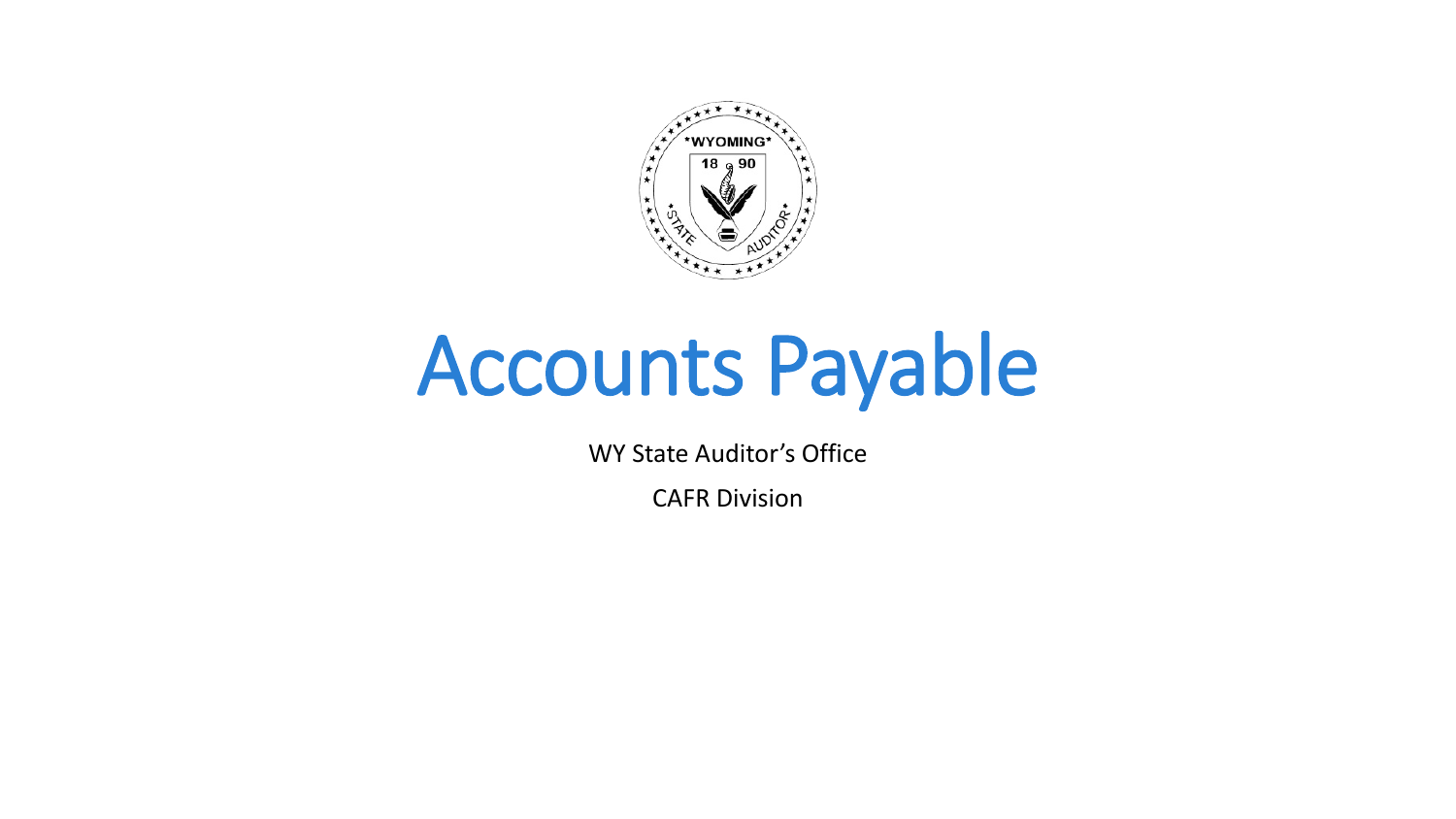#### What is Accounts Payable

- Liability to the State
	- Legislation, contracts, and eligibility requirements of certain grants
	- For goods ordered and services received
- Exchange vs. Non-exchange transactions
	- Exchange when consideration has been exchanged
	- Non-exchange when commitments to sacrifice resources reach a similar stage of maturity
- Encumbrance accounts do not qualify as a liability they are budgetary accounts that only record commitments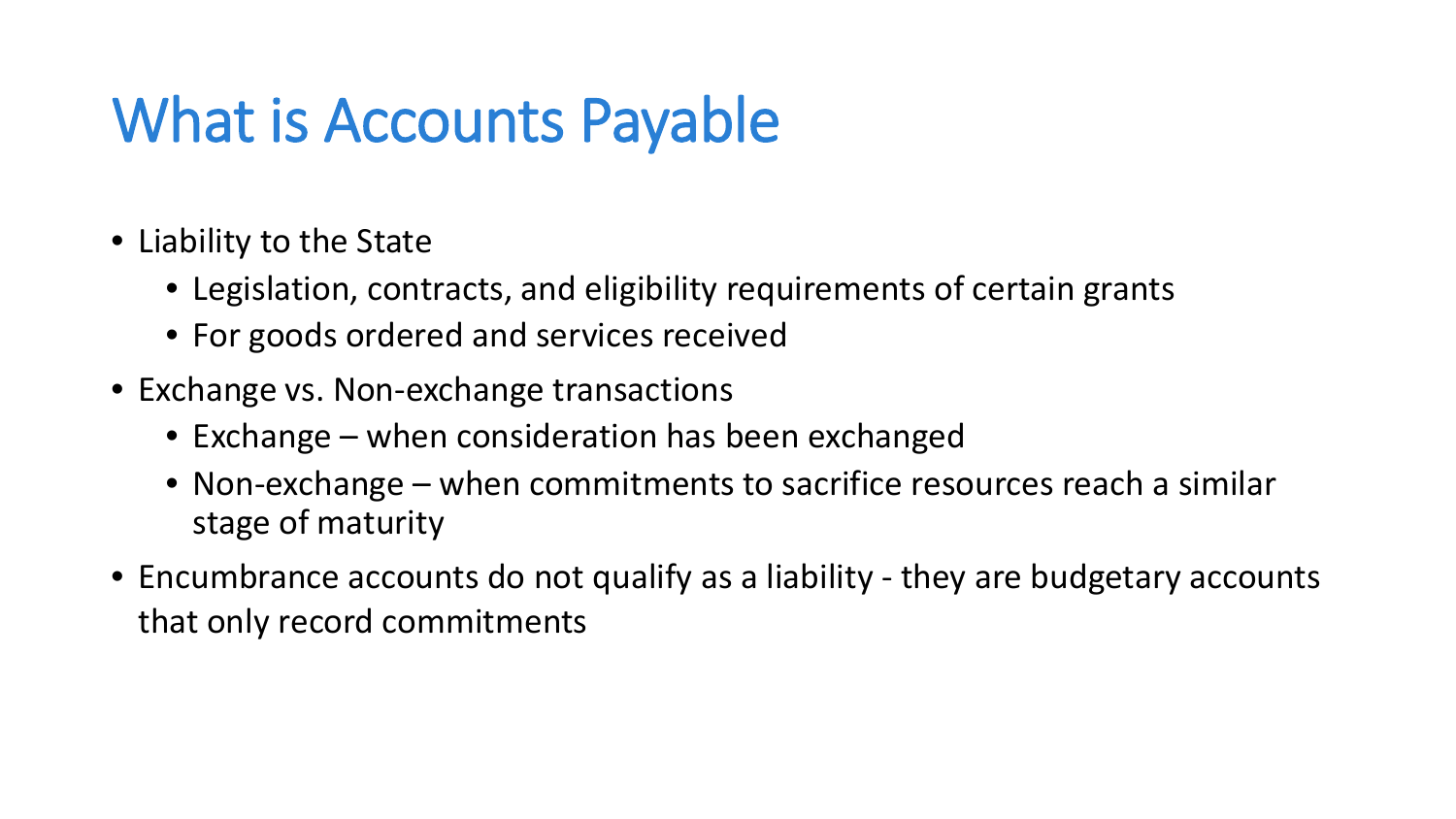#### Service Dates

- Accounts payable is booked using Service Dates
	- For example, if a July PRC has June service dates, this transaction relates to the prior fiscal year and is booked to accounts payable for CAFR reporting)
- Imperative that Service Dates are accurately entered year round
	- A report is pulled for the entire fiscal year to estimate Accounts Payable from transactions recorded that relate to the prior fiscal year
- All transactions are subject to audit
- Questions on Service Dates?
	- Please see our website at <https://sao.wyo.gov/> and look under the State Agency Reporting section for further guidance.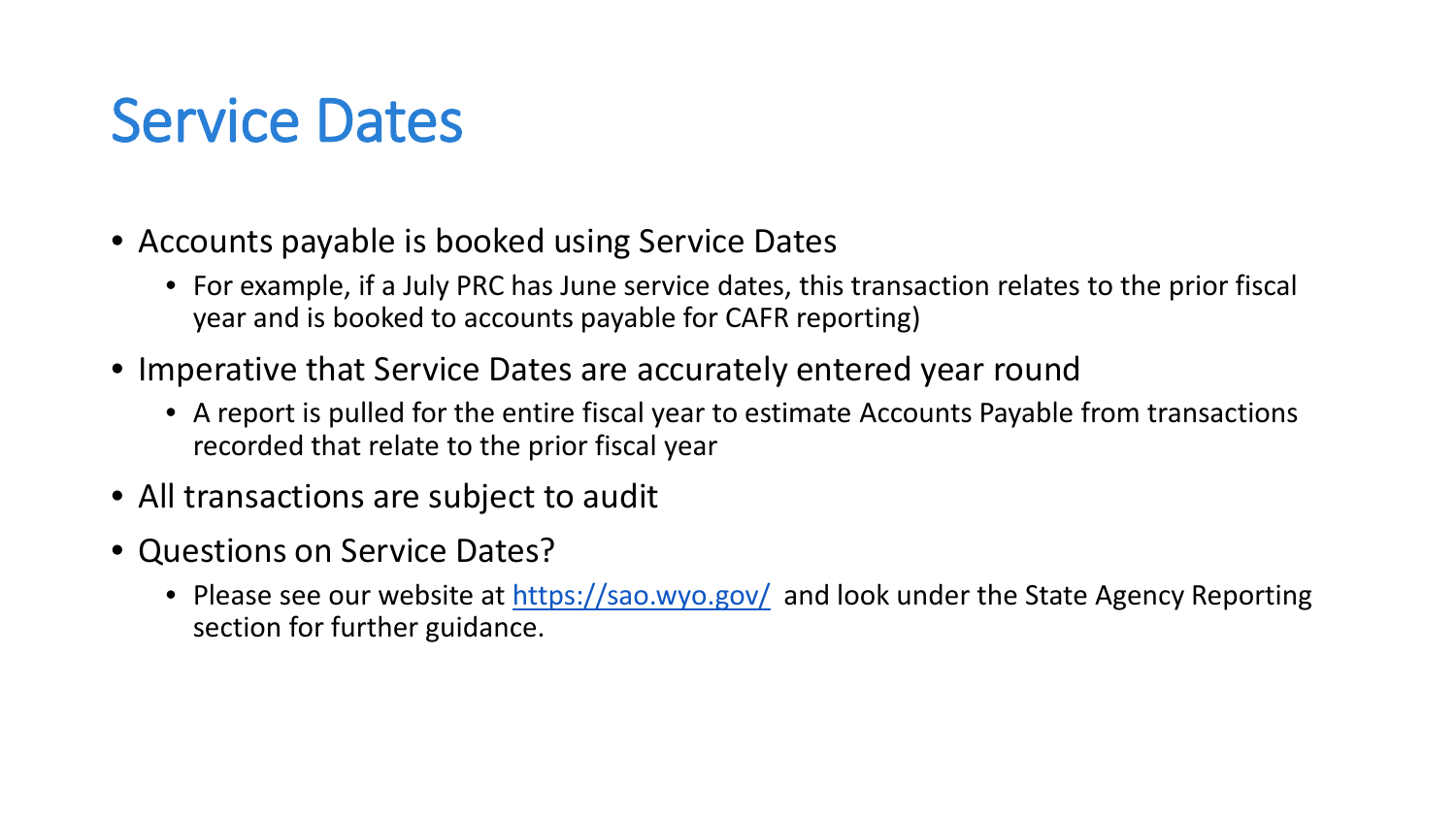### Accounts Payable is Reported on the CAFR

• Accounts Payable is a required line item on many statements found in the Comprehensive Annual Financial Report (CAFR)

#### **Statement of Net Position**

June 30, 2019

|                                                              | <b>Primary Government</b> |                   |  |                      |  |                   |  |               |
|--------------------------------------------------------------|---------------------------|-------------------|--|----------------------|--|-------------------|--|---------------|
|                                                              |                           | Governmental      |  | <b>Business-Type</b> |  |                   |  | Component     |
|                                                              |                           | <b>Activities</b> |  | <b>Activities</b>    |  | Total             |  | Units         |
| <b>ASSETS</b>                                                |                           |                   |  |                      |  |                   |  |               |
| Cash and Pooled Investments                                  | S                         | 18,775,243,985 \$ |  | 2,350,832,678 \$     |  | 21,126,076,663 \$ |  | 1,574,736,706 |
| Cash and Investments with Trustee                            |                           | 1,529,927,125     |  | 157,095,486          |  | 1,687,022,611     |  |               |
| Cash with Fiscal Agent                                       |                           | 83,802,148        |  |                      |  | 83, 802, 148      |  |               |
| Amounts on Deposit with U.S. Treasury                        |                           |                   |  | 357,729,675          |  | 357,729,675       |  |               |
| Accounte Peceivable (net)                                    |                           | 843 608 827       |  | 173 164 014          |  | 1.016.772.941     |  | 180 630 428   |
| Intangible Assets-Depreciable                                |                           | 58,310,240        |  | 4,4/1,913            |  | 62,782,153        |  | 3,031,289     |
| Capitalized leases                                           |                           |                   |  |                      |  |                   |  | 60,408        |
| <b>Total Assets</b>                                          |                           | 23,745,666,556    |  | 3,100,601,315        |  | 26,846,267,871    |  | 9,888,235,503 |
|                                                              |                           |                   |  |                      |  |                   |  |               |
| DEFERRED OUTFLOWS OF RESOURCES<br>Deferred Loss on Refunding |                           |                   |  |                      |  |                   |  | 436,000       |
|                                                              |                           |                   |  |                      |  |                   |  |               |
| Accumulated decrease in fair value of hedged derivatives     |                           |                   |  |                      |  |                   |  | 4,324,014     |
| <b>Pension Related</b>                                       |                           | 174,226,333       |  | 3,285,941            |  | 177,512,274       |  | 73,493,309    |
| <b>OPEB Related</b>                                          |                           | 93,415,992        |  | 2,591,434            |  | 96,007,426        |  | 69,494,340    |
| <b>Total Deferred Outflows of Resources</b>                  |                           | 267,642,325       |  | 5,877,375            |  | 273,519,700       |  | 147,747,663   |
| <b>LIABILITIES</b>                                           |                           |                   |  |                      |  |                   |  |               |
| <b>Accounts Payable</b>                                      |                           | 1, 133, 159, 459  |  | 182,569,951          |  | 1,315,729,410     |  | 111,011,029   |
| <b>Liability Under Securities Lending</b>                    |                           | 1,529,694,684     |  | 157,071,620          |  | 1,686,766,304     |  |               |
| Internal Balance                                             |                           | 184,249,451       |  | 8,297,972            |  | 192,547,423       |  |               |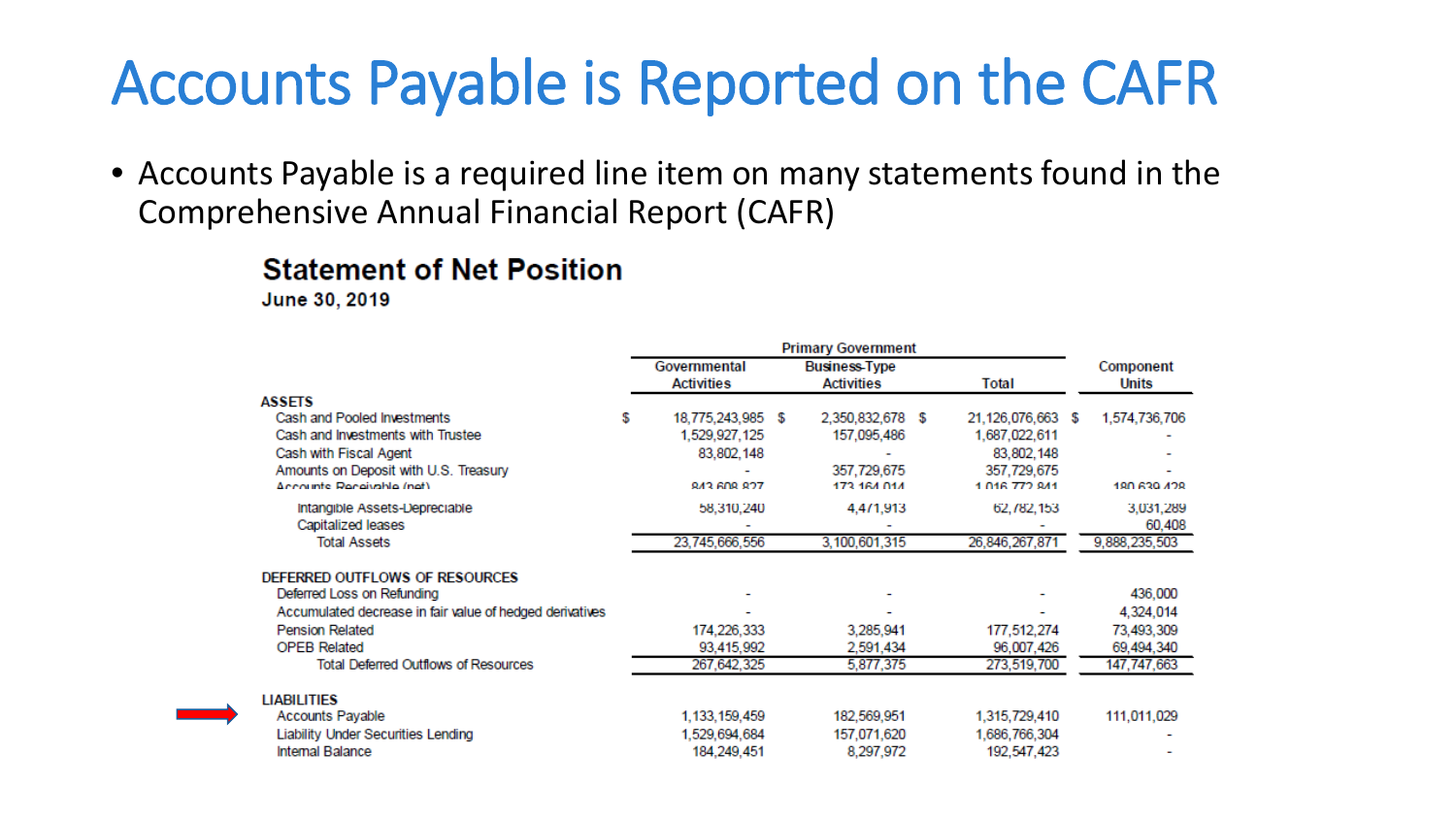# What does CAFR need from Agencies

- Year Round
	- Accurate Service Dates
- During the Audit
	- Timely Responses to requests for the following information:
		- Federal Accounts Receivable
		- Service Dates Fiscal Year Crossover
		- External Auditors Subsequent Disbursement Selections
		- Additional requests from external auditors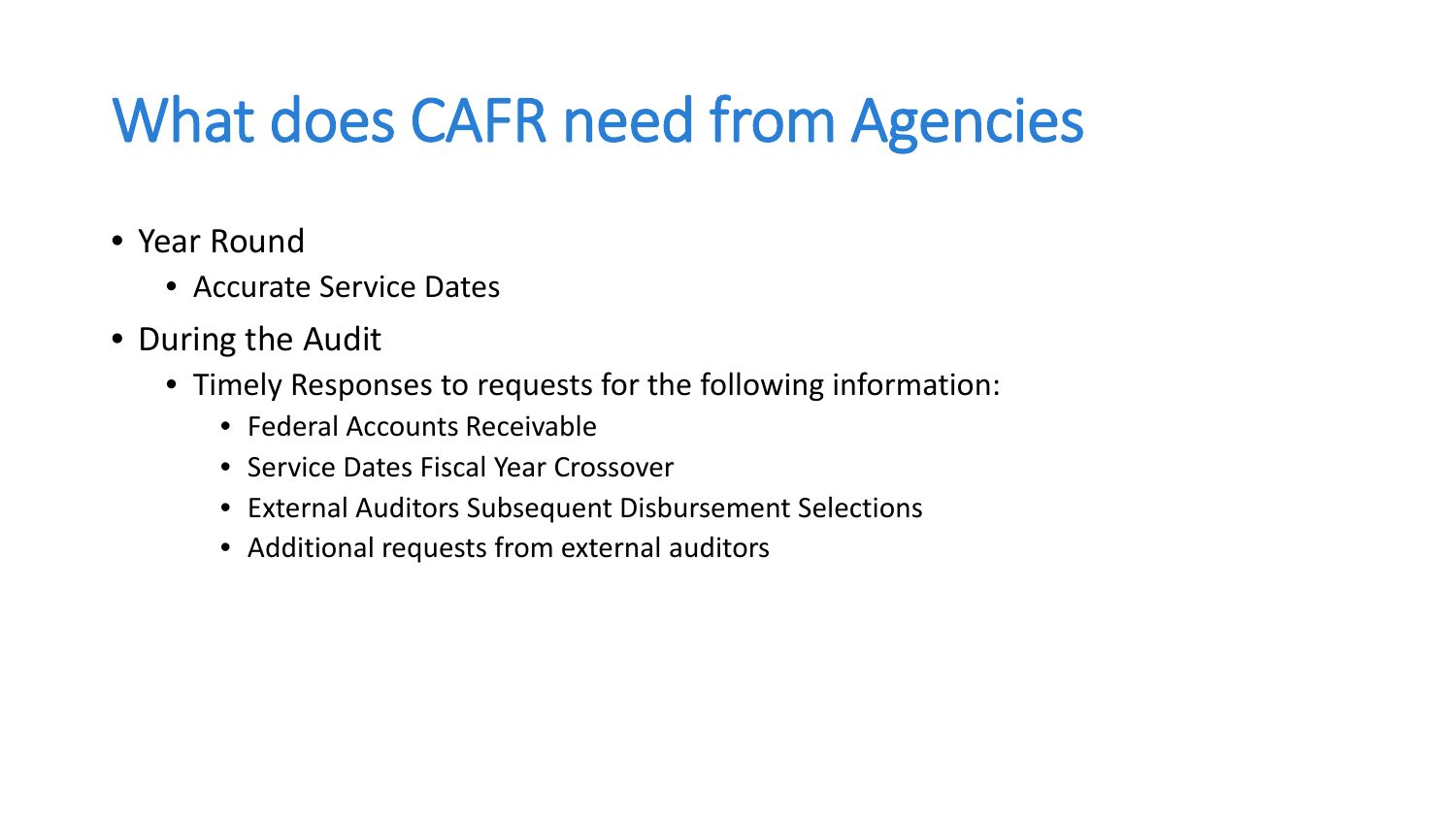# Federal Accounts Receivable Reporting

- Agencies that receive Federal Funds
	- Used to capture the Federal Receivable portion of Accounts Payable
- On the Summary tab, indicate % that will be Federally Reimbursed
	- If the Fed % is 0, please indicate that so we know that line was reviewed.
	- The Fed Amount column will automatically calculate based upon the entry in the Fed % column
	- The Detail tab can be utilized for more specific information

|                                             | <b>State of Wyoming</b>                                       |                    |                 |                          |                 |                  |                              |                                |                     |  |                            |
|---------------------------------------------|---------------------------------------------------------------|--------------------|-----------------|--------------------------|-----------------|------------------|------------------------------|--------------------------------|---------------------|--|----------------------------|
| July 2019 AP Federal Receivable Calculation |                                                               |                    |                 |                          |                 |                  |                              |                                |                     |  |                            |
|                                             | 6/30/2019                                                     |                    |                 |                          |                 |                  |                              |                                |                     |  |                            |
|                                             |                                                               |                    |                 |                          |                 |                  |                              |                                |                     |  |                            |
|                                             | Dept                                                          | ▼ Fund Clas ▼ Fund |                 | $\overline{v}$ Unit<br>÷ | Func            | $\mathbf{v}$ Pgm | $\overline{\mathsf{P}}$   Ph | $\overline{\phantom{a}}$   PPC | Sum of Amour \Fed % |  | $\mathbf{r}$   \Fed Amount |
|                                             | 004                                                           | T <sub>12</sub>    | 624             | 0801                     | (blank)         | (blank)          | (blank)                      | (blank)                        | 30,260.63           |  | -                          |
|                                             | 006                                                           | CO <sub>4</sub>    | 003             | CAP1                     | <b>CAPRENOV</b> | (blank)          | (blank)                      | (blank)                        | s<br>4,478,168.46   |  | -                          |
|                                             | 006                                                           | CO <sub>4</sub>    | 003             | CAP1                     | <b>HERSCTUN</b> | (blank)          | (blank)                      | (blank)                        | 9,298,185.50<br>S   |  | $\overline{\phantom{a}}$   |
|                                             | 006                                                           | CO <sub>4</sub>    | CO <sub>2</sub> | 7201                     | (blank)         | (blank)          | (blank)                      | (blank)                        | 121.58              |  | ٠                          |
|                                             | 006                                                           | CO <sub>4</sub>    | CO <sub>2</sub> | 7202                     | (blank)         | (blank)          | (blank)                      | (blank)                        | 195,013.75<br>S     |  | ٠                          |
|                                             | 006                                                           | CO <sub>4</sub>    | C <sub>02</sub> | C201                     | (blank)         | (blank)          | (blank)                      | (blank)                        | 8,380.10<br>s       |  | ٠                          |
|                                             | $^{\circledR}$<br>July AP Detail<br><b>Summary</b><br>$4 - 1$ |                    |                 |                          |                 |                  |                              |                                |                     |  |                            |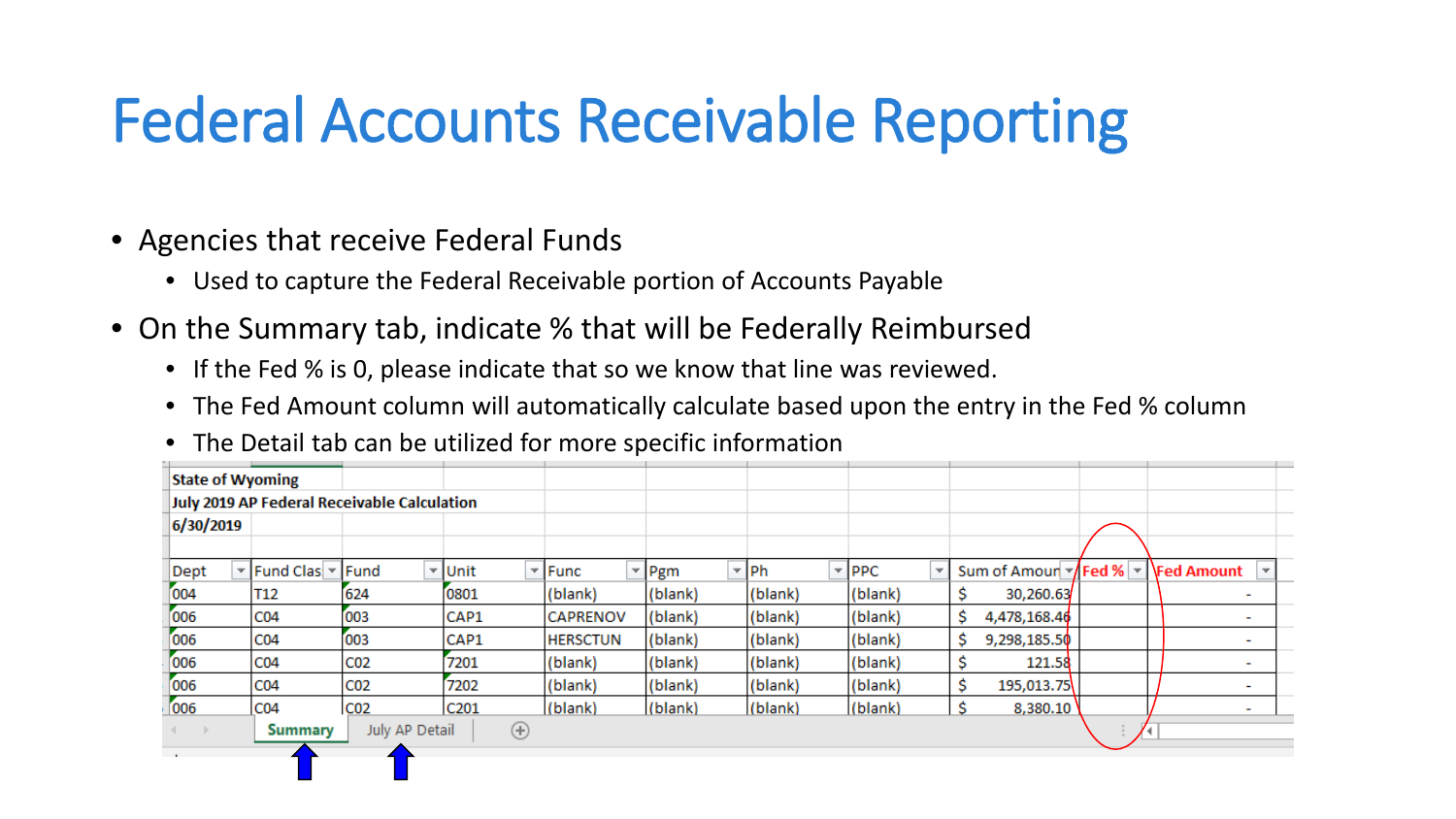# Service Dates Crossover Reporting

- Service dates cross fiscal years on payment document require more infromation
- This request can be completely avoided
	- It is recommended that the Agency create two lines of coding one for services rendered prior to June 30 and a second line for services rendered after June 30
- Provide the following necessary information when a fiscal year crossover happens.
	- Enter the amount for serviced rendered PRIOR to June 30 in the Accounts Payable column and the amount for services rendered AFTER June 30 in the Remaining Amount column. The Difference column will automatically calculate for you and should be 0.
	- Enter the % that is to be Federally reimbursed (if applicable) in the Percent that is Federally Reimbursed column, the Fed Amt column will automatically calculate for you.

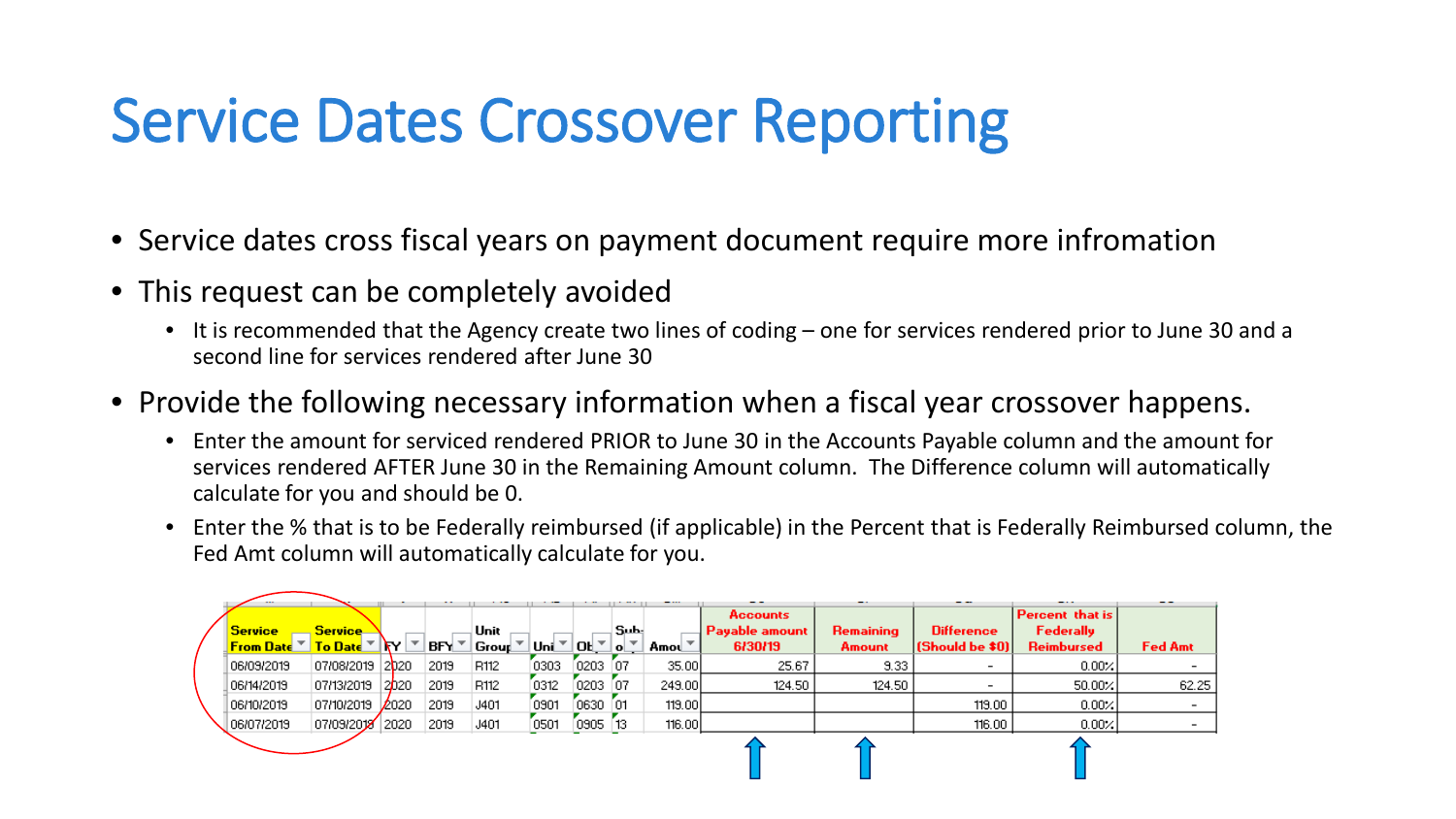### Subsequent Disbursements Selections

- Expenditure selections for testing are made by external auditors.
- The CAFR division will email you if your agency's expenditures are part of the auditor's selections.
- Provide supporting documentation for each selection, should include the following, as applicable:
	- Related payment voucher
	- Vendor invoice(s) or other type of supporting documentation (i.e. worksheets, State Statute documents, contracts, receipts, etc.)
	- **Evidence of the applicable period of service to which the expenditure applies**, if not provided in items listed above. If the payment is a grant reimbursement to a grantee, provide documentation showing the underlying service period of the grantee's expenditures being reimbursed.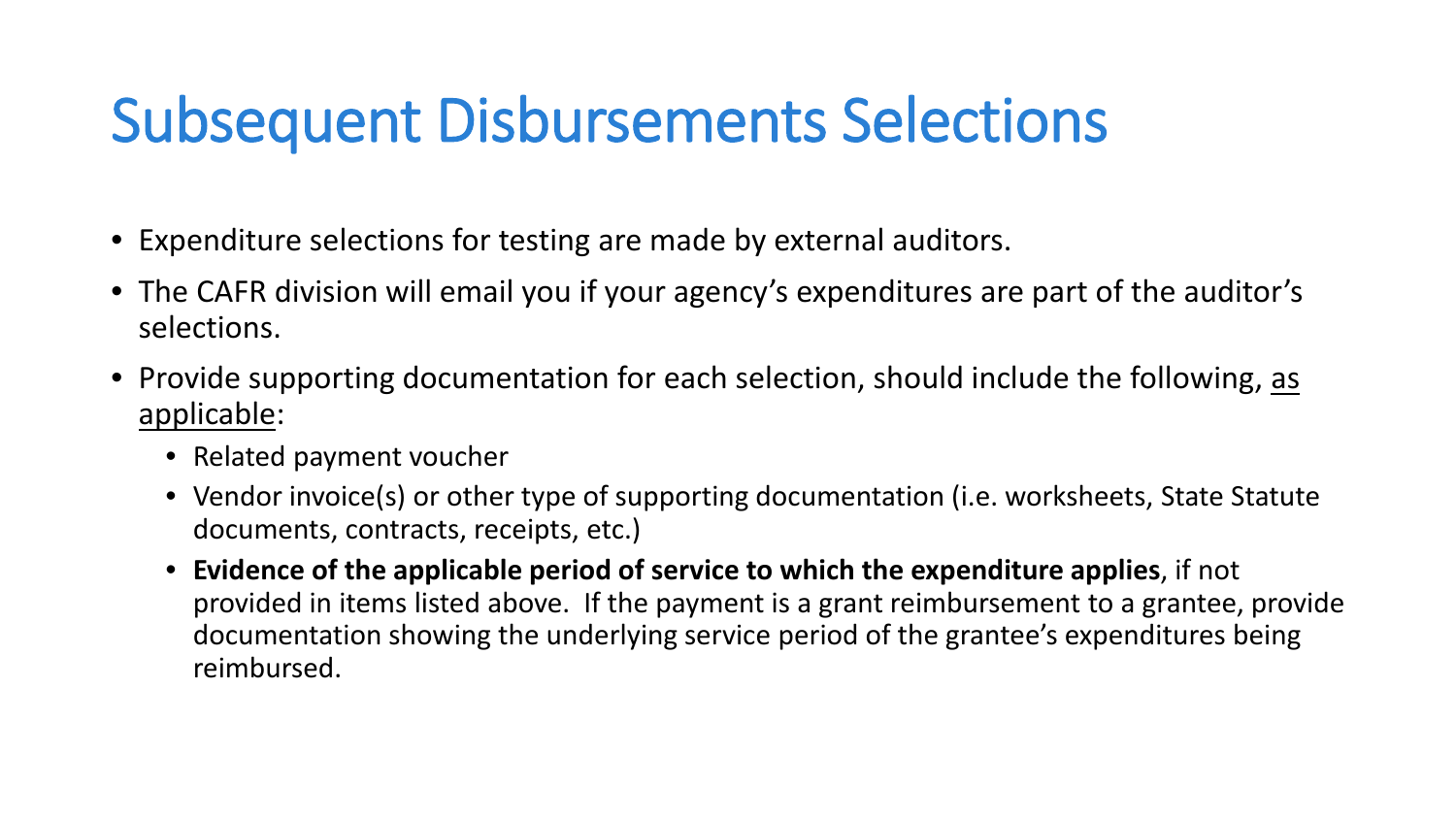#### Additional Requests from Auditors

- Support for percentage Federally Reimbursed on:
	- Federal Accounts Receivable spreadsheet
	- Service Date Crossover spreadsheet
- Additional questions on supporting documentation
	- Provide more information initially to mitigate questions later